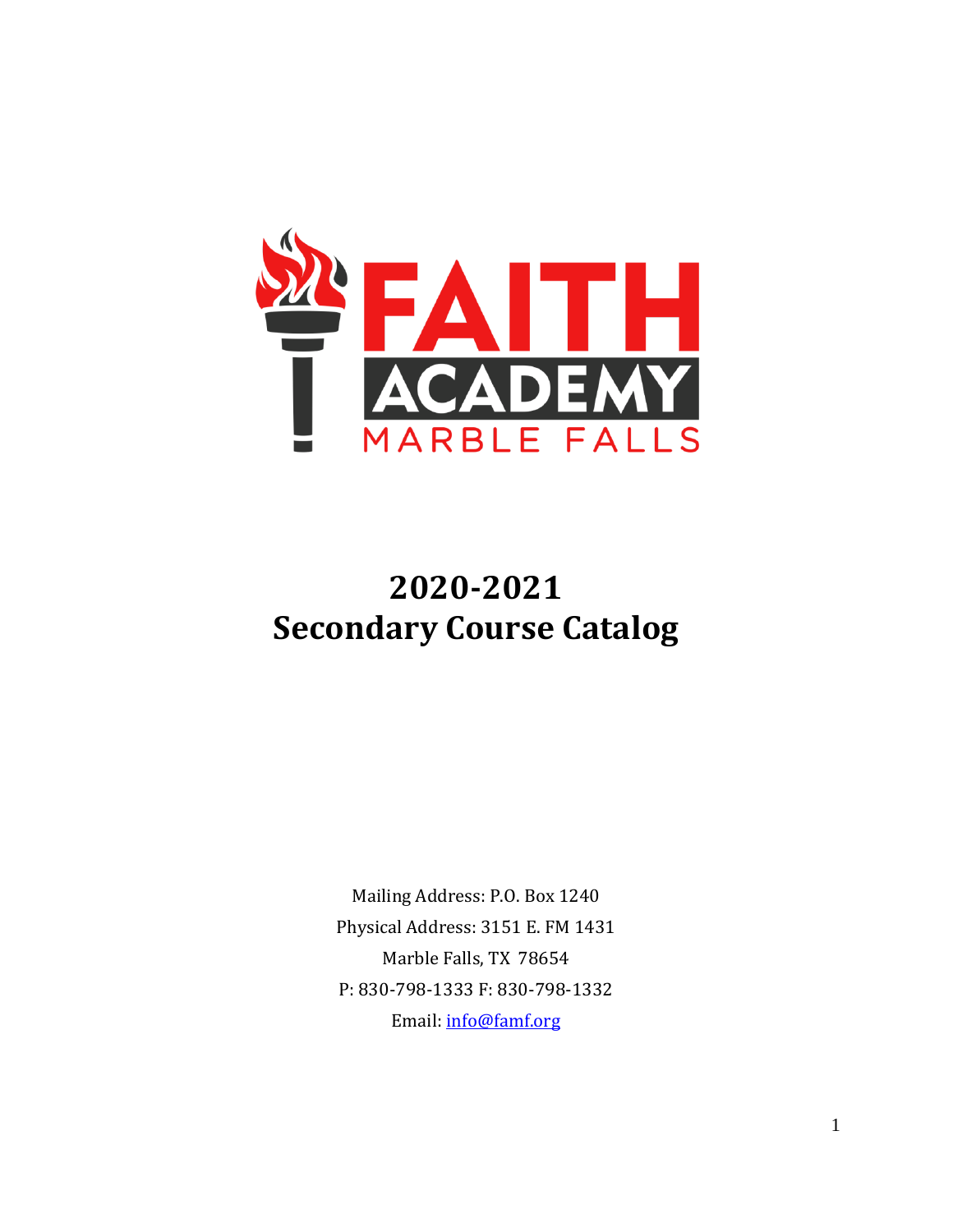# **FAITH ACADEMY SECONDARY 6TH-12TH**

#### **PARENTAL ROLE**

At the secondary level, the parental role will evolve from "guide for dependent study" to "guide to independent study" as the student matures.

- Students in the  $6<sup>th</sup> 8<sup>th</sup>$  grades will begin to assume some independence from the parent in the completion of assignments. Parents should read Canvas assignments, structure time and place for completing the assignments, offer assistance as needed, and verify that each assignment is completed. Parents should understand that Canvas assignments may not contain detailed instructions for the parent concerning the completion of assignments, since students will be expected to learn how to receive verbal instructions and record this through notes. Parents may contact teachers to verify instructions; however, they should reinforce with students the expectation for this skill to be developed. Parents may spot-check work to check for understanding of the practiced concept, but should not "pre-grade" assignments. Teachers use this opportunity for independent practice as an indicator of whether or not there is a need for re-teaching the concept.
- Students in the 9<sup>th</sup> 10<sup>th</sup> grades will require supervision in order to help them develop disciplined study habits and personal responsibility for the completion of assignments in a timely manner. Parents will supervise student work, monitor student assignments, and discuss content as required. Parents should provide opportunity for independence based on the maturity and success of their students. If students have problems turning work in on time or understanding the subject matter, it is the parents' responsibility to enforce stricter accountability and provide the extra help that is needed –either by the parent or a tutor. Parents should maintain a "satellite classroom" environment for the student on days not attending Faith Academy. Parents are responsible for monitoring student grades as a reflection of the students' learning and participation in each course and providing necessary incentives or punishments if grades are not acceptable.
- Students in the  $11<sup>th</sup> 12<sup>th</sup>$  grades study independently, as required in post-secondary education programs. Parents should be available to assist as needed with organization, accountability, and spiritual guidance. Parents should review Canvas assignments often enough to monitor all major assignments and make sure the student is investing the time necessary to complete these assignments. In some courses, the student may need a tutor to help with home assignments if the parent is unable to review the material. It is crucial that parents make sure that students maintain a "satellite classroom" schedule on the days not attending Faith Academy (work should be secondary to school). Although the parental role changes as the student matures, parental involvement is still expected by teachers in these final years of high school.

## **COURSE PREREQUISITES**

Successful completion of the preceding course in the Faith Academy sequence; satisfactory performance on the appropriate placement test and/or permission of the Academic Chair may be required; specific course prerequisites are listed where applicable.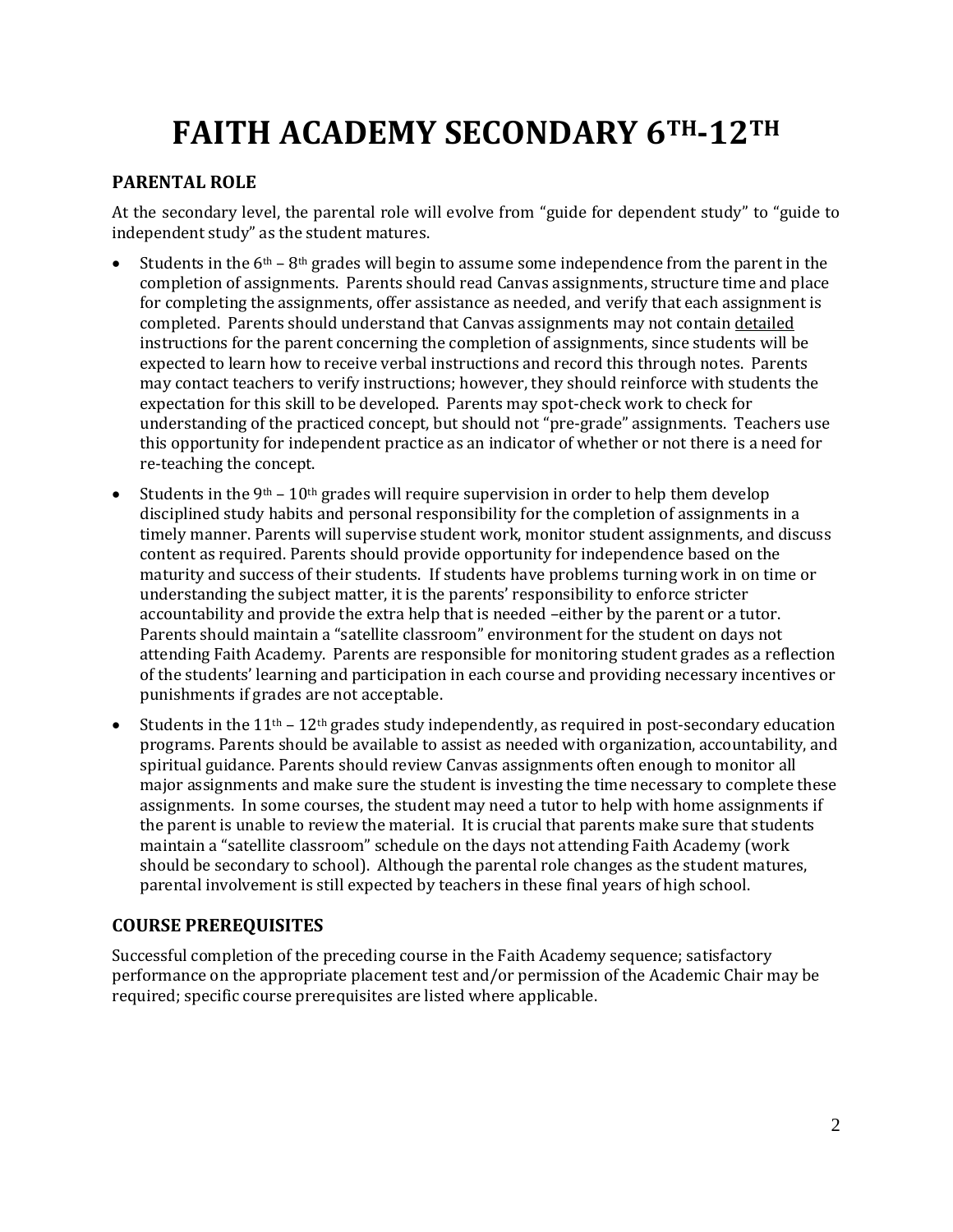## **ACADEMIC DEPARTMENTS**

## **English**

The primary purpose of the English program is to develop and refine student skills in both oral and written communication and to promote understanding of and appreciation for fine literature. Emphasis will be placed on reading and writing proficiencies, as well as evaluating the world's great literature against the standard of scriptural truth and wisdom. Courses will give students the opportunities needed to improve reading, composition, and higher-level thinking skills. Emphasis will be placed on reading comprehension and reading analysis, vocabulary and spelling, mechanics of grammar, components of various types of compositions including a research paper, and an increasing knowledge, understanding, and appreciation of literature. Students will be taught the principles that literature should be evaluated by Biblical standards and that lessons learned through the study of literature should be applied to life. *Students must have four years of high school English to graduate (Plan I or Plan II).*

#### **Mathematics**

The mathematics department exists to help students learn to appreciate the orderliness of the creation and, by extension, the Creator; even as they learn to think logically and analytically using highly structured mathematical systems. A concurrent focus on the development of problem solving skills and methodologies gives the math program an important applications emphasis. *Students must have three years of high school math to graduate (Plan I) or four years (Plan II). All students must take Algebra I, Geometry, and Algebra II.* 

#### **Science**

The goals of the science department are to teach essential scientific concepts, skills, and methodologies; to encourage the development of higher-level thinking skills; and to help students better understand the Creator-creation relationship in the context of modern scientific knowledge and discovery. *Students must have three years of high school science to graduate (Plan I) or four years (Plan II). Students on Plan II must take Biology, Chemistry, and Physics.*

#### **Social Studies**

The social studies department has as its primary interest the social aspects of human existence and experience. Specifically, it examines the various institutions, relationships, ideas, and problems related to the origin, development, and essential nature of human society in general as well as specific cultures and societies. The primary goal of these courses is to prepare students for effective ministry and useful citizenship within whatever life station or geographical location the Lord should deem appropriate for their service. Students will be expected to develop the ability not only to understand and utilize general facts and ideas, but also, and especially, to sift and evaluate a given culture's values, traditions, etc., through a Biblical grid supported by a knowledge and understanding of essential information and concepts associated with the areas of history, government, economics, and geography. These courses also prepare our students to have a strong biblical worldview of active and responsible citizenship. *Students must have three years of high school social studies to graduate (Plan I) or four years (Plan II). All students must take US History, Government, and Economics to graduate.* 

#### **Foreign Languages**

The primary goals of the foreign languages department are to help students gain proficiencies in the use of a second language, to encourage the development of skills which will help students better understand and utilize the communicative power of languages in general, and to help students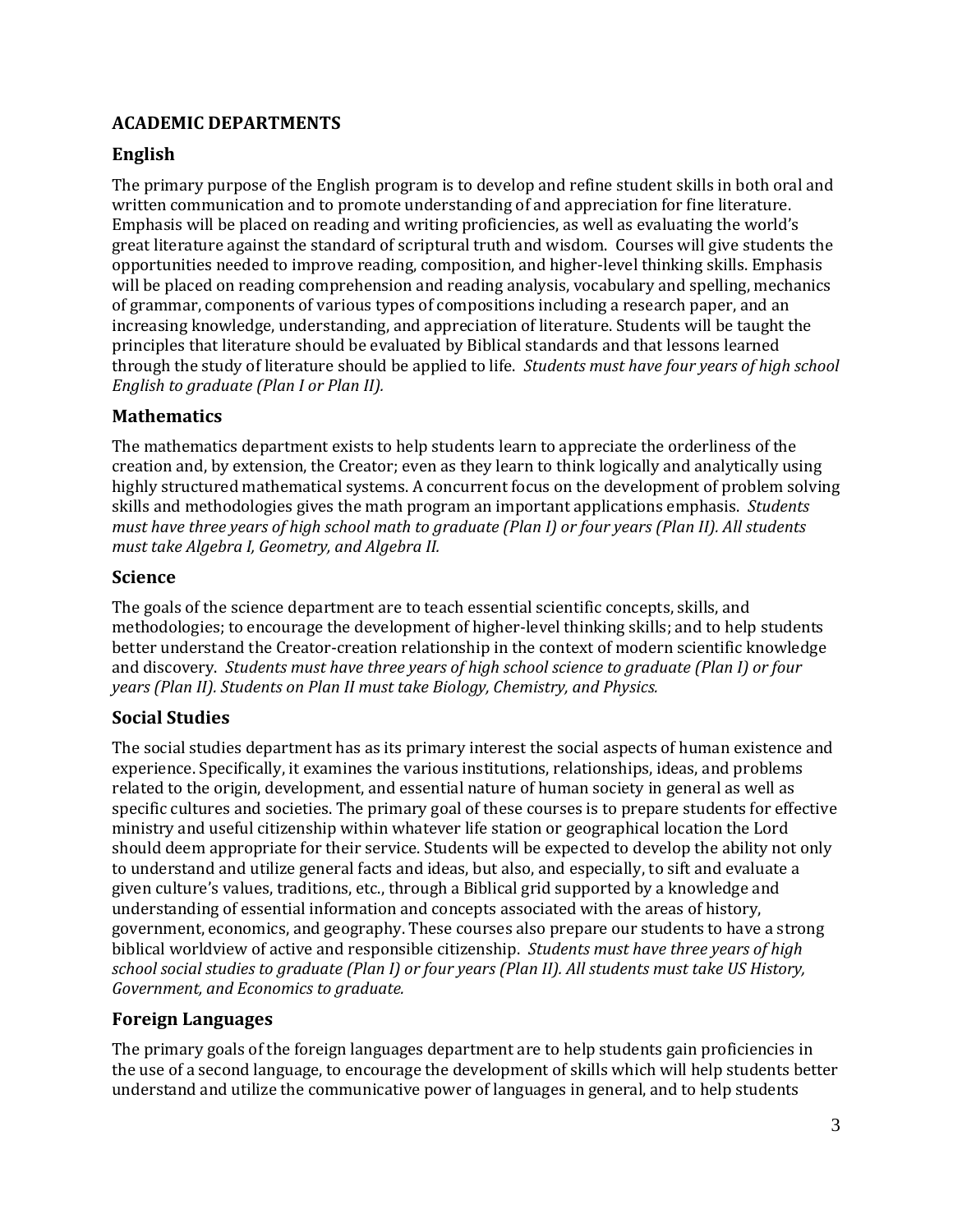develop a greater awareness of, interest in, and increased appreciation for the people of other cultures. Ultimately, it is hoped that by achieving these goals our students might become better students of the Bible and more concerned and effective ambassadors for Christ. *Students must have two years of the same foreign language to graduate.*

## **Technology**

The technology department is dedicated to preparing students for both their academic pursuits and life in the 21<sup>st</sup> century, as with each passing year technology takes on a greater significance. Through these technology courses, students will develop a working knowledge of a variety of basic computer skills and applications. Students will also gain an understanding of the value of this expertise as well as a glimpse at the vast array of opportunities available today. Students may choose to further explore more advanced applications including computer programming. *Students must have one year of high school technology to graduate.*

## **Bible**

The ultimate goal of the Bible department at Faith Academy is to help students know Christ, grow with Christ, and go forth as disciples of Christ. It is our desire at Faith Academy that every student have a deep and intimate knowledge about God, the Scriptures, and His mission to the world. Students will have an overview of the whole Bible and God's activity throughout history. They will be introduced to the person of Jesus Christ as Savior and Lord and be encouraged to put their whole trust in Him. They will learn about a personal relationship with Jesus and how to walk practically in their faith through regular chapels, fall retreats, and spring mission trips. Ultimately, students at Faith Academy will fall in love with Jesus and represent him in every aspect of their life and faith.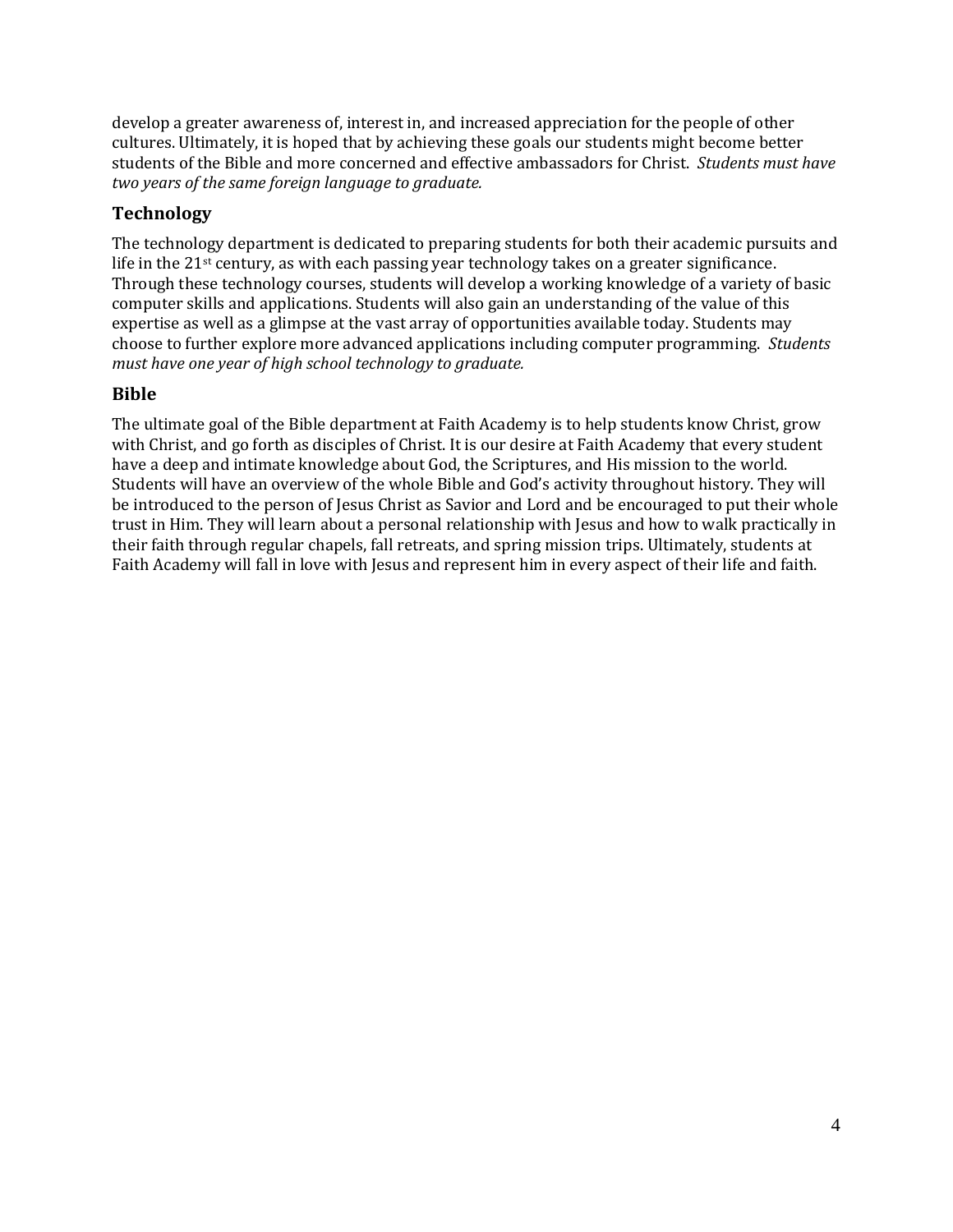#### **COURSE LIST BY DEPARTMENT – JUNIOR HIGH**

#### **6th Grade Academy**

The  $6<sup>th</sup>$  Grade Academy is a program that helps students develop a Christian worldview by drawing on educational practices of interdisciplinary studies, inquiry-based learning, and critical thinking skills. The different courses are woven together in a way that provides academic challenge through a yearlong thematic focus on how we as individuals and as a community can be stewards of God's creation: His physical creation, His creation of our individual spirituality, and His creation of all the different people in our hometowns, our nation, our world.

Sixth grade students have a schedule that differs somewhat from both the elementary and the junior high schedules, creating a separate learning group. Teachers in the Faith  $6<sup>th</sup>$  Grade Academy work collaboratively in designing cross-curricular studies and in giving close attention to the learning and behavioral needs of each student.

Courses in the 6th Grade Academy include English Language Arts (reading, writing, vocabulary, grammar), History (Ancient Times), Math, Science (Life Science) and Bible. In addition, all sixth grade students take Beginning Tech and Study Skills. To enroll in 6th grade at Faith Academy, students must take the full 6<sup>th</sup> Grade Academy course load.

## **English: ENGL0601 Fall, ENGL0602 Spring**

The sixth-grade course in English will continue to emphasize the development of skills in the use of oral and written language for the purpose of effective communication in the various subject areas. Students will be encouraged to apply their knowledge of grammar, vocabulary, and punctuation as they refine their composition skills. Sixth-grade reading materials will be drawn from a variety of genres and topics. Students will also be introduced to some fundamental concepts associated with the appreciation of literature. Students will complete several writing assignments, including a research paper appropriate for this grade level.

#### **6th Math: MATH0601 Fall, MATH0602 Spring**

In addition to providing a review of basic arithmetic skills, as well as common and decimal fractions, this course also includes place value, ratio, proportion, percent, and geometry concepts. Probability, graphing, consumer applications, and pre-algebra skills are introduced. At the end of the spring semester, all students are eligible to take a pre-algebra placement test that may exempt them from 7<sup>th</sup> grade math and allow them to enroll in 8<sup>th</sup> grade pre-algebra. Students who are eligible for pre-algebra will be on a 5-year math tract that enables them to graduate with calculus or another 5th year math course.

*Participation in math competitions will occur in class with top students competing at district level*.

## **Life Science: SCIE0601 Fall, SCIE0602 Spring**

This course will begin with a discussion of science and its relationship to the Word of God. Students will study classification, cells, and biblical creation. Students will learn life processes of organisms, genetics, and biological evolution. The human body and its basic structure and function, microbiology, plant biology, and zoology will also be studied.

#### **Ancient Studies: SOST0601 Fall, SOST0602 Spring**

Students in this course will study ancient civilizations by geographical regions. It will begin in the Middle East, where history began, and continue through the history, geography, and culture of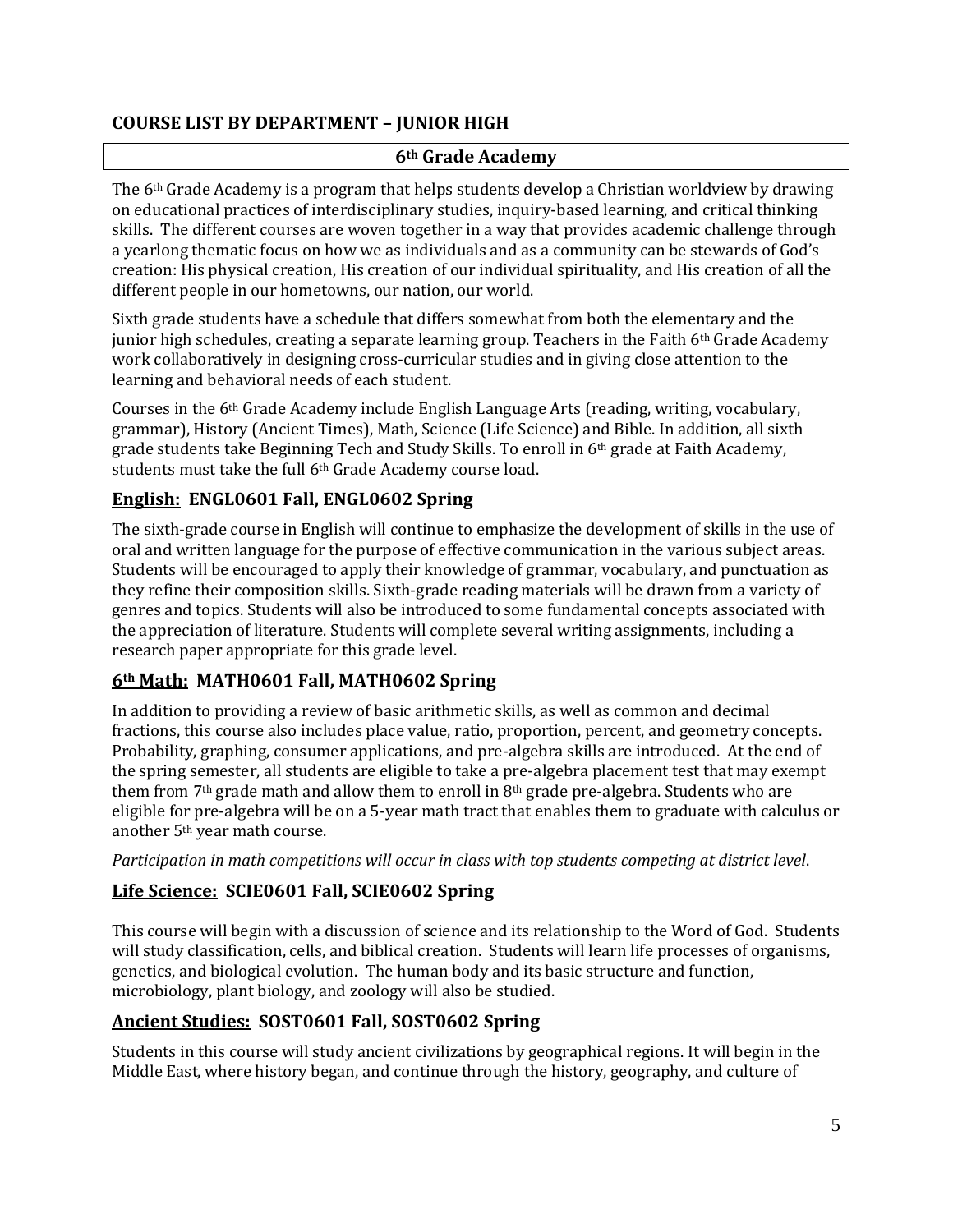Europe, Asia, Africa, and Central America. A good introduction to worldwide missions and missionary heroes and the contrast of Christianity and other world religions are also presented.

## **Technology (6th grade): TECH0601 Fall, TECH0602 Spring**

The Beginning Tech introduces keyboarding skills as well as Microsoft Office applications for word processing, spreadsheets and presentations. Creative design software that prepares students for digital presentations is also a part of Beginning Tech. Study Skills will teach note taking, research, communication (both verbal and written), and problem solving.

## **6th Grade Bible: BIBL0601 Fall, BIBL0602 Spring**

#### **ENGLISH**

#### **COURSE PREREQUISITES**

Students must have received a passing average (average of fall and spring semesters) from previous course or satisfactory performance on the appropriate placement test.

## **English: ENGL0701 Fall, ENGL0702 Spring**

Students will continue to develop their composition skills, writing increasingly complex analyses that include thesis statements and evidence paragraphs. During this year they will also write a research paper appropriate for the grade level. Students will work on correcting and editing their writing using reference materials for grammar, a dictionary and a thesaurus. Course materials and instruction will maintain emphasis on grammar, vocabulary and reading. Literature studied will require increasing development of critical reading skills as well as literary analysis. In addition, the principles stressed include the belief that literature should be evaluated by biblical principles and that lessons learned through the study of literature should be applied to life.

#### **English: ENGL0801 Fall, ENGL0802 Spring**

To advance composition skills, students will use texts and research material to support an arguable thesis and to provide evidence that supports that thesis, as well as interesting and relevant introductions and conclusions. In literary analysis, students will develop and refine their skills in evaluating themes, characters, conflicts, settings, use of language, and other literary concepts. An expectation is that student writing will increase in grammatical complexity and variety. Students will develop public speaking skills through expressing opinions and responding to the comments of classmates during discussions, and through presenting special projects and eciting Scripture and poetry.

#### **MATH**

#### **COURSE PREREQUISITES**

Students must have received a passing average (average of fall and spring semesters) from previous course or satisfactory performance on the appropriate placement test.

#### **7th Math: MATH0701 Fall, MATH0702 Spring**

This course is a bridge between mathematics fundamentals and pre-algebra. It includes the study of fractions, decimals, percentages, word problems, geometry, perimeter, circumference, area, pi, volume, ratio, proportion, exponents, scientific notation, and much more.

*Participation in math competitions will occur in class with top students competing at district level.*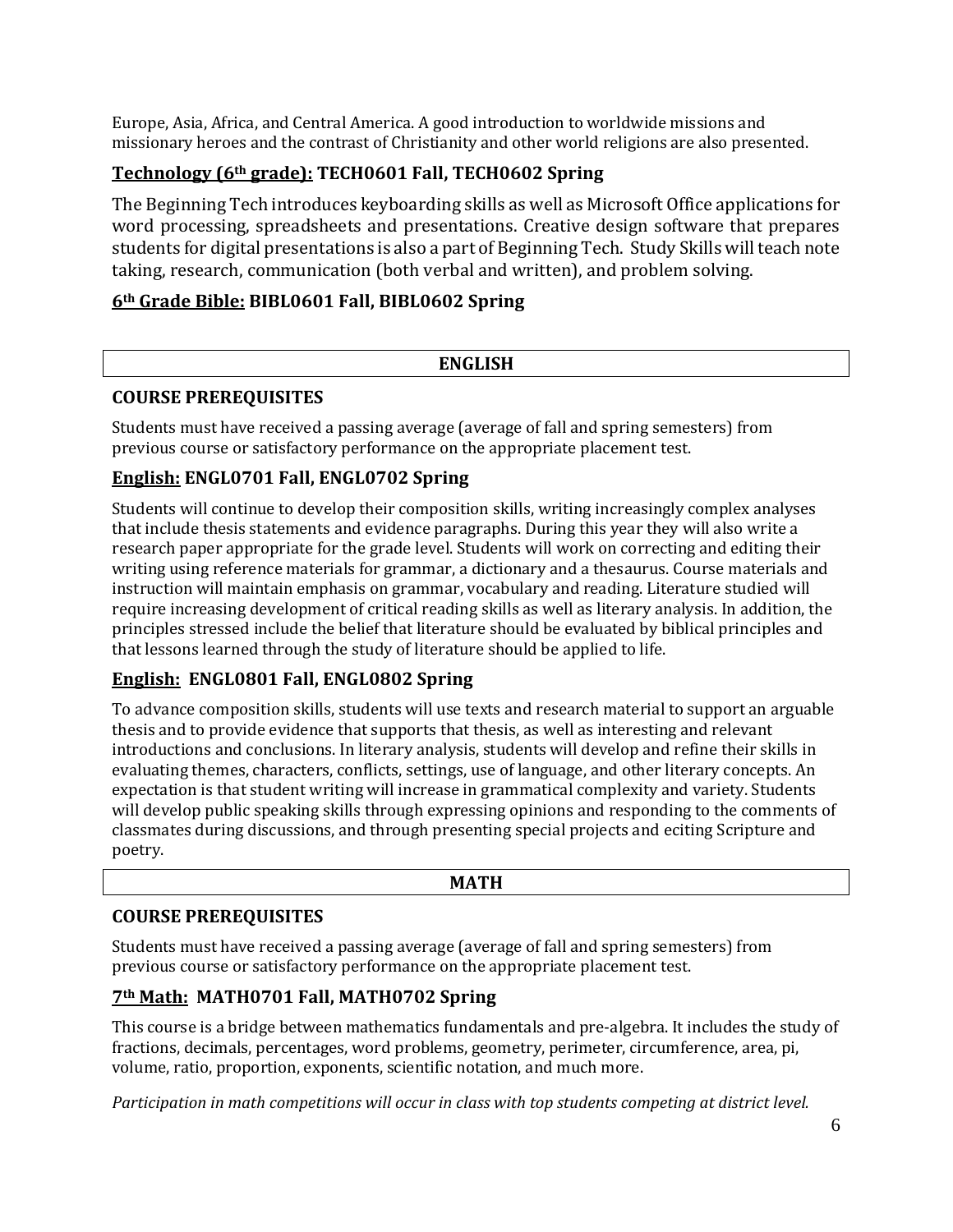## **Pre-Algebra: MATH0801 Fall, MATH0802 Spring**

Pre-Algebra serves as the transition course from arithmetic to Algebra. The text used is designed so as to automate the use of fractions, mixed numbers, and decimals in all operations. Functions (linear and quadratic), polynomials (adding, subtracting, and multiplying), and trigonometry are introduced. Perimeter, area, volume, and other geometric formulas are also introduced. The beginning concepts of Algebra will be practiced thoroughly.

#### **SCIENCE**

#### **COURSE PREREQUISITES**

Students must have received a passing average (average of fall and spring semesters) from previous course or satisfactory performance on the appropriate placement test.

#### **Earth Science: SCIE0701 Fall, SCIE0702 Spring**

This course will study the earth, as related to the lithosphere, hydrosphere, celestial sphere, and earth's atmosphere. Students will study astronomy, oceanography, meteorology, and geological records that confirm the Biblical accounts of creation and worldwide flood. The course will not simply be a collection of facts, but a presentation of the interesting processes, historically important events, and the structures and actions that can be observed in or from the earth today. Students will complete an individual earth science project to be displayed at the Academic Showcase in the spring.

## **Physical Science: SCIE0801 Fall, SCIE0802 Spring**

This course is an introduction to basic fundamentals of physics and chemistry, utilizing labs for hands-on application of these concepts. To further prepare students for high school science, emphasis will be placed on the scientific method, research techniques, and proper documentation of experiments, culminating with a kit-based science project in the spring.

*Course Prerequisites: Completed or enrolled concurrently in MATH0801 and MATH0802.*

#### **SOCIAL STUDIES**

#### **COURSE PREREQUISITES**

Students must have received a passing average (average of fall and spring semesters) from previous course or satisfactory performance on the appropriate placement test.

#### **World History: The Middle Ages: SOST0701 Fall, SOST0702 Spring**

This course follows the world's Ancient History covered in 6th grade. The period of time goes from the fall of Rome through the Renaissance, focusing on the different eras of history in different regions of the world. In addition to the castles and knights many might associate with the Middle Ages, this course helps students understand many other interesting events, interesting historical figures, and world culture changes associated with that time. The student demonstrates how the Christian Church was one of the most influential powers of this era.

## **American History: SOST0801 Fall, SOST0802 Spring**

This course is a study of the history and geography of the United States beginning with early explorers and discovery of the continent of America continuing through major events that impact our history. The student will have the opportunity to investigate the early foundations of our national government; important issues and events that impact where our nation is today; and the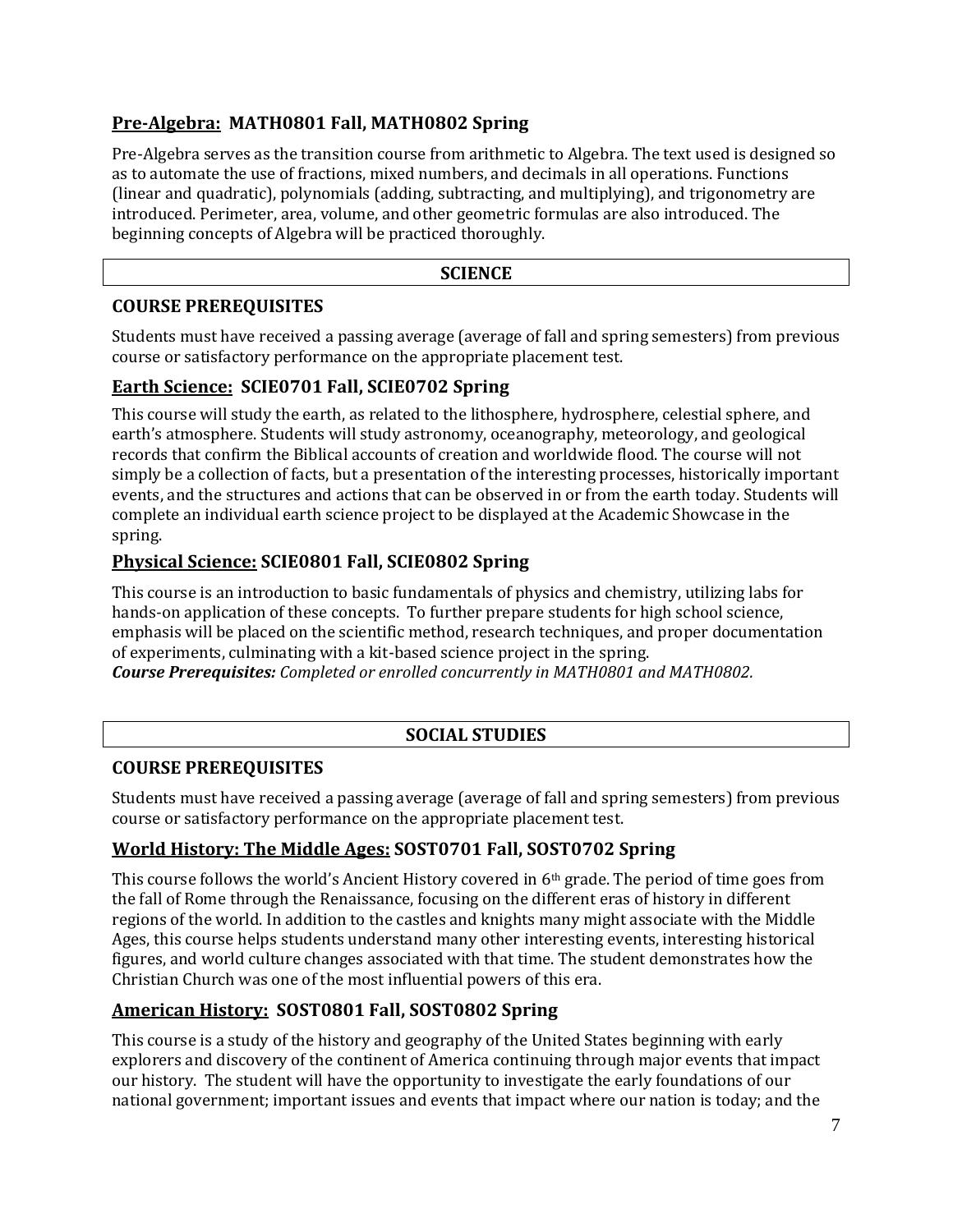individuals whose Christian influence changed society and helped pave the way to *one nation under God*.

#### **BIBLE (7th-8th Grades)**

This class is developed with the intent of moving students along in Bible knowledge and historical timelines. It is our desire to see this class become the most anticipated course of the day for students at Faith Academy.

#### **7th Grade Bible: BIBL0701 Fall, BIBL0702 Spring**

## **8th Grade Bible: BIBL0801 Fall, BIBL0802 Spring**

#### **ELECTIVES (7th-8th Grades)**

## **Art: ARTS0681 Fall, ARTS0682 Spring**

Students receive beginning art instruction that includes an introduction to drawing fundamentals, perspective, color study, pastels, watercolor, portraits, pen and ink, and block printing. *Students cannot take the spring semester of Art without previous art class experience. We encourage you to make this a full year of art.*

#### *Class size: Limited to 12 per section*

## **Introduction to Robotic Technology (Botball): BOTB0681 Fall, BOTB0682 Spring**

Students, working in small groups, will design, build, and program a semi-autonomous robot. Students will learn the basics of programming in C, in order to direct the robot in completing a series of simple tasks. Robots are built from Lego® and metal components and are capable of utilizing a variety of electronic digital and analog sensors. Students will also participate in researching the varied current uses and possible future applications of robotics. This course will lead to a competition in the spring. *Students must take both fall and spring semesters. Course Prerequisites: Ability to type 25 WPM Class size: Limited to 12 students*

#### **Math Lab: MTLB 0781 Fall, MTLB 0782 Spring**

Math Lab is designed to help students build a foundation in math by providing additional practice on fundamental concepts that are important for future math success. This course is for students who need extra review on math concepts. Students will not be working on homework for their current math class but reviewing concepts they need to review.

## **Technology I: TECH1301 Fall (3 credits), TECH 1302 Spring (3 credits)**

(High School course open to 8th graders)

This required course focuses on practical applications in Microsoft Windows. Students will become proficient in Word, Excel, Power Point, and Google Docs, developing useful skills for the classroom and beyond. Students will also learn to code. Using *Scratch,* developed by the MIT Media lab, students apply computational thinking to build algorithms that sequence commands, events, loops, and conditions. They learn how to construct scripts to develop animated scenes, mazes, interactive stories, and games. This class will allow students to earn 6 technology credits toward their high school diploma requirements.

*Course Prerequisites: Ability to type 25 WPM Class Size: Limited to 15 per section*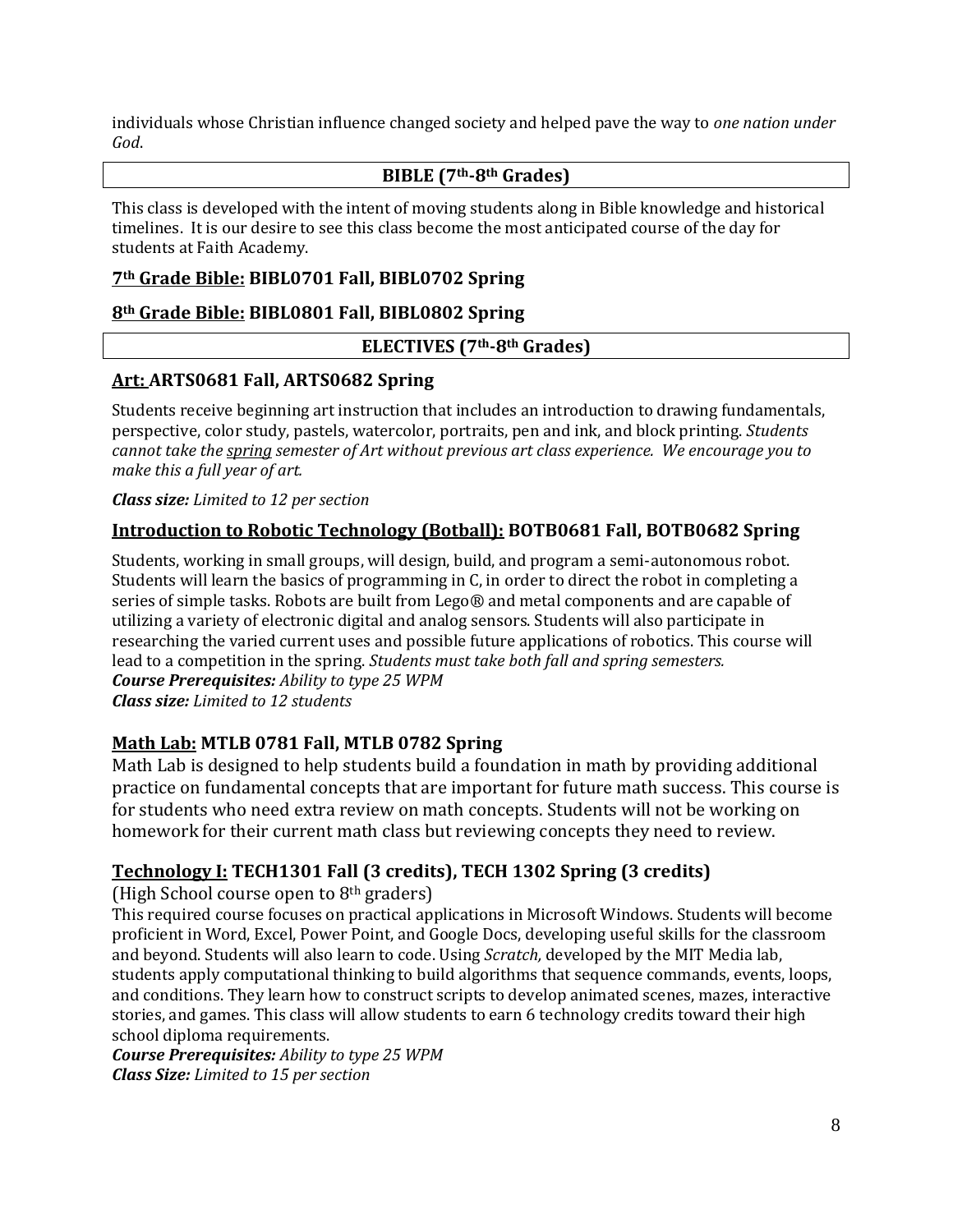#### **Spanish I: SPAN1301 Fall (3 credits), SPAN1302 Spring (3 credits)**

In a primarily Hispanic state, Spanish is becoming more and more vital to our economy and nation. This course provides students with an introductory level of Spanish. A connection between Spanish and the many cultures that speak it is achieved by emphasizing language skills as a means to understand, interact, and witness. Students are introduced to dialogue, Spanish grammar and vocabulary, familiar passages of Scripture, rotating projects, oral presentations, current events, skits, games, native speakers, and role playing. Online tools are integrated into learning and homework. *This class is available for 8th graders and High School students only.*

## **JUNIOR HIGH ATHLETICS**

Junior high athletes will report at the beginning of the sport season. Available sports may vary subject to student interest. Practice start times are given as a guide for schedule; coaches will send out specific times and information. Students must turn in physical and any other required athletic forms before allowed to begin practicing.

## **Football: ATHL0681JF Fall**

*6th grade boys can choose between flag or tackle football, 7-8th grade boys will be enrolled in tackle. Open to 6th- 8th grade boys, fall competition, practice begins when school starts*

## **Volleyball: ATHL0781V Fall**

*Open to 7th- 8th girls, fall competition, practice begins when school starts*

*6th grade will participate in Volleyball with 5th grade*

## **Cheer: ATHL0681C Fall**

*Open to 6th- 8th girls, practice begins when school starts*

## **Basketball: ATHL0781BB Fall (Boys), ATHL0781GB Fall (Girls)**

*Open to 7th- 8th grade boys and girls, winter competition, practice begins in October*

*6th grade will participate in Basketball with 5th grade*

#### **Tennis: ATHL0682T Spring**

*Open to 6th- 8th grade boys and girls, spring competition, practice begins in late February*

#### **Track & Field: ATHL0682TR Spring**

*Open to 6th- 8th grade boys and girls, spring competition, practice begins in late February*

#### **JH Fitness Training: FITT 0681, FITT 0682**

6th-8th grade students who enroll in a sport will be auto-enrolled in Fitness Training which meets throughout the year.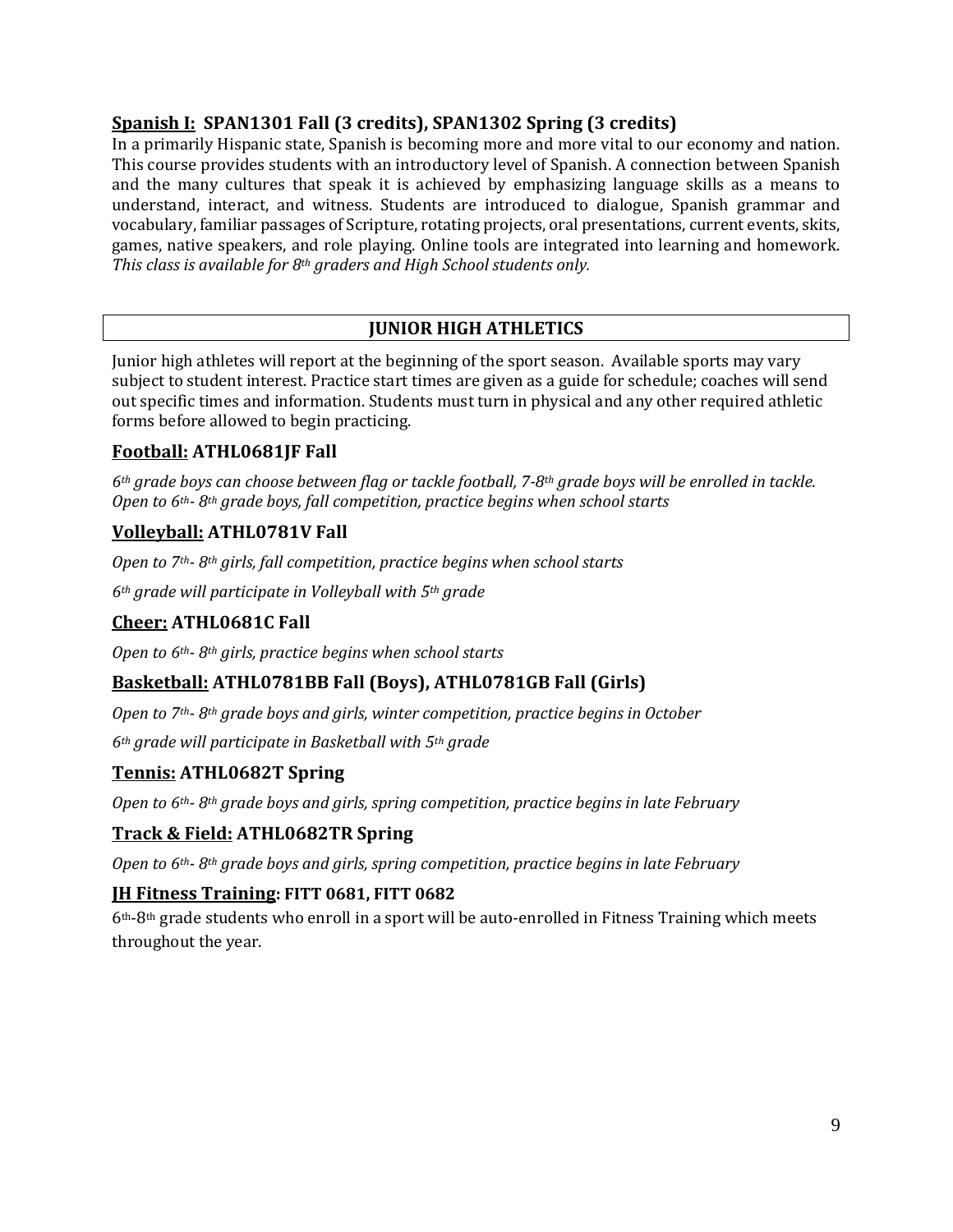## **COURSE LIST BY DEPARTMENT – HIGH SCHOOL**

## **COURSE PREREQUISITES**

Successful completion of the preceding course in the Faith Academy sequence; satisfactory performance on the appropriate placement test and/or permission of the Academic Chair may be required; specific course prerequisites are listed where applicable.

#### **ENGLISH**

## **English I: ENGL1301 Fall (3 credits), ENGL1302 Spring (3 credits)**

This English course examines World Literature using a thematic approach. Students will enhance their critical reading skills with increasingly rich and complex selections. Writing skills will likewise increase using literary analysis of the elements of fiction, poetry and drama, as well as through examining such concepts as allusion, irony, symbolism, sound/syntax, and figurative language. Skills in grammar and vocabulary will continue to develop using classroom as well as home study practice.

*Course Prerequisites: Students must have received a passing average from ENGL0801 and ENGL0802 or satisfactory performance on the appropriate placement test.*

# **English II: ENGL2301 Fall (3 credits), ENGL2302 Spring (3 credits)**

Again, World Literature will be the focus of study in this English course, with emphasis being on Christian literature representing a Biblical worldview. Additionally, students will read selections representing other religions and different worldviews, using the contrast to better refine their understanding and ability to explain their Biblical worldview. Writing assignments will be increasingly complex, drawing not only on the elements of literature, but also on student's ability to read critically, to analyze nuanced language and theme. Grammar and vocabulary will continue to be covered in classroom and home study assignments as an important strategy for building reading comprehension and composition skills

*Course Prerequisites: ENGL1301 and ENGL1302* 

## **English III: American Lit ENGL3301 Fall (3 credits), ENGL3302 Spring (3 credits)**

Through the study of American literature from pre-Colonial times to the present, students will advance their writing skills through style analysis and literary essays, including a major research paper. They will apply their understanding of English grammar to improvement in writing, revision, and editing. Literary elements will be reinforced, with a focus on allusion, irony, symbolism, sound/syntax, and imaginative comparisons. Students will learn and apply new vocabulary words in their writing. Students will also enhance their speaking skills through oral presentations of poetry, Scripture, and literary passages.

*Course Prerequisites: ENGL2301 and ENGL2302*

# **Dual-Credit English III: ENGL4301DC Fall (3 credits), ENGL4302DC Spring (3 credits)**

A dual credit English course provides the first and second semesters of college English. Composition I is a study of the principles and techniques of written compositions including sentence structure, paragraph development, and paper organization. It also stresses the development of critical thinking as it applies to the textual analysis of expository prose. Composition II focuses on the development of critical thinking as it relates to the textual analysis of literary genres: short story, poetry, drama, and the novel. A formal research paper is required.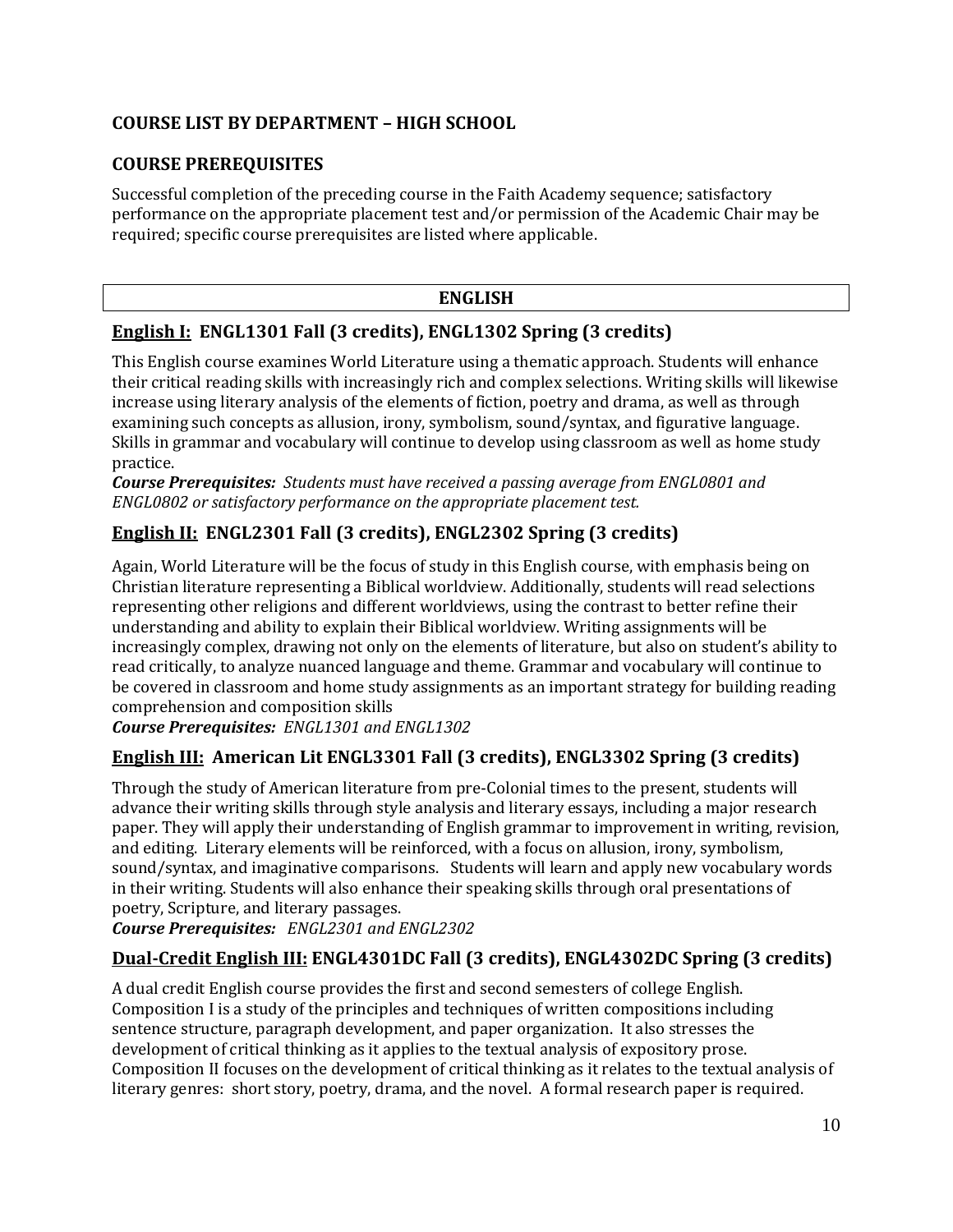*Course Prerequisite: Humanities Chair approval and ENGL2301 and ENGL2302 and CTC acceptance and enrollment by August 1*

## **British Literature: ENGL4301 Fall (3 credits), ENGL4302 Spring (3 credits)**

This course focuses on British Literature from the earliest sagas in Old English to contemporary times. In addition to the study of the literature of different eras, the course also helps students advance their writing skills through focus on vocabulary, critical and evaluative essays, and a research paper. Students will also participate in dramatic readings, persuasive and extemporaneous speeches, and class discussions.

*Course Prerequisite: ENGL3301 and ENGL3302*

## **Dual-Credit English IV: ENGL5301DC Fall (3 credits), ENGL5302DC Spring (3 credits)**

This dual credit English course combines the first and second semesters of college English sophomore level American Literature. The fall semester is a survey of American literature from Pre-Colonial and Colonial literature to the American Renaissance period (mid-19th century). Selected readings are used to represent outstanding expressions of our American literary heritage, viewed within the historical, social and intellectual context during which the literature was created. Students in the course will use and further develop skills in critical reading, critical thinking, and expository writing as they analyze a wide variety of literary selections and genres. The spring semester will be a survey of American literature beginning with Walt Whitman and continuing to the present. Selected readings are used to represent outstanding expressions of our American literary heritage, viewed within the historical, social and intellectual context during which the literature was created. Students in the course will use and further develop skills in critical reading, critical thinking, and expository writing as they analyze a wide variety of literary selections and genres.

*Course Prerequisite: Humanities Chair approval and DC ENGL 4301 and DC ENGL 4302 and CTC acceptance and enrollment by August 1*

#### **MATH**

#### **Algebra I: MATH1301 Fall (3 credits), MATH1302 Spring (3 credits)**

Course coverage will include integers and rational numbers; equations and formulas; inequalities, exponents and polynomials; polynomials and factoring; graphs and linear equations; systems of equations; inequalities and absolute value; rational expressions and equations; radical expressions and equations; relations and functions; and quadratic equations. *Students who wish to take five years of math should take this course on the 8th grade level. Course Prerequisites: MATH0801 and MATH0802*

## **Geometry: MATH2301 Fall (3 credits), MATH2302 Spring (3 credits)**

This course includes a basic introduction to geometry including definitions and postulates; an introduction to proofs; the geometry of parallel lines and planes, congruent triangles and using congruent triangles with other figures, right triangles, and circles; area and perimeter of polygons, surface area, and volume; transformations, symmetry, and similarity; and an introduction to trigonometry. *Students who wish to take five years of math should take this course on the 9th grade level or when offered in summer between 9th and 10th grade years.*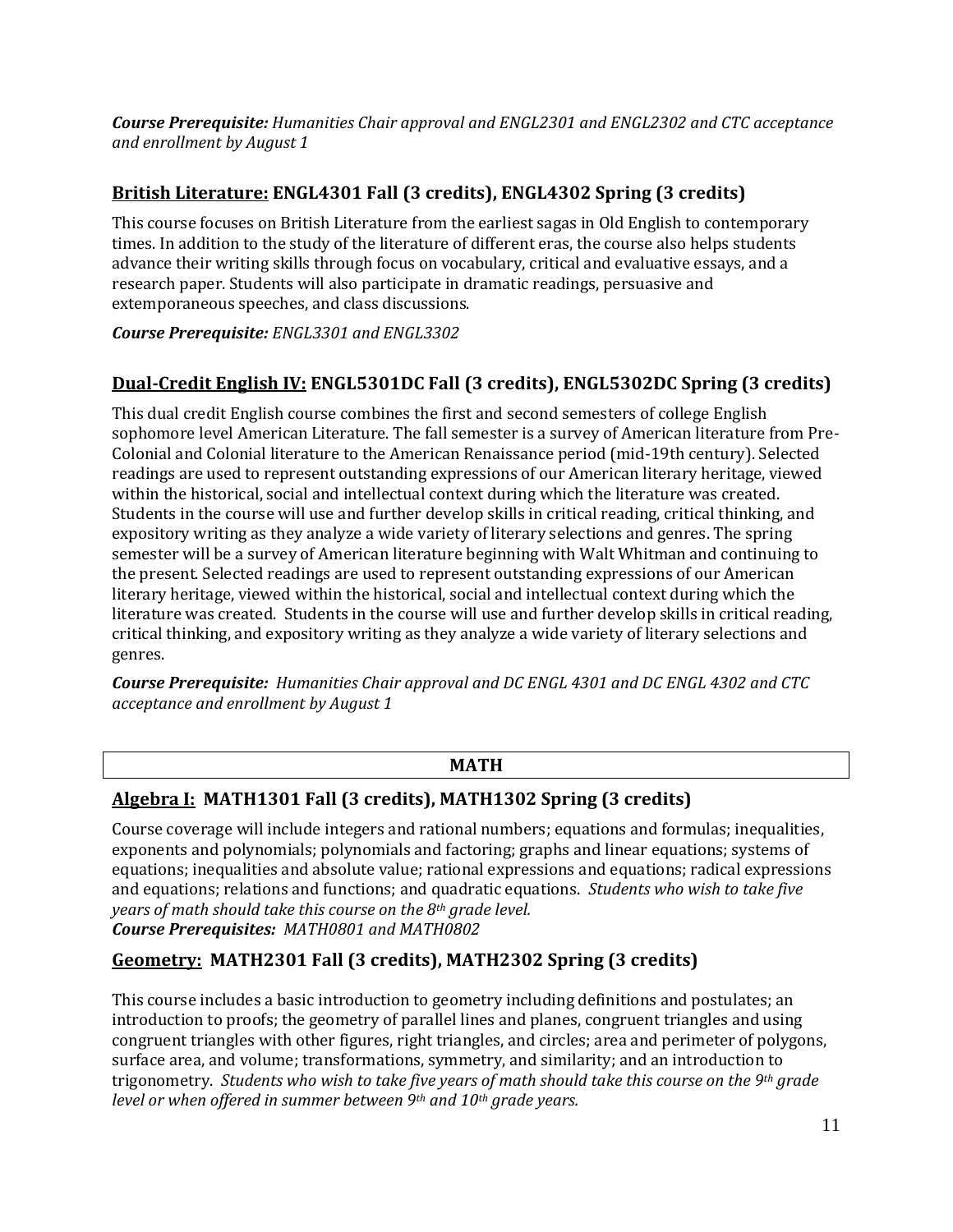#### *Course Prerequisites: MATH1301 and MATH1302*

## **Algebra II: MATH3301 Fall (3 credits), MATH3302 Spring (3 credits)**

Course coverage includes real numbers and problem solving; equations in inequalities; relations, functions and graphs; systems of equations and problem solving; polynomials and polynomial equations; rational expressions and equations; introduction to matrices, operations with matrices, determinants, and inverses; powers, roots, and complex numbers; quadratic equations; quadratic functions and transformations; equations of second degree; polynomial functions; exponential and logarithmic functions; an introduction to conic sections; and trigonometric functions, identities and equations. *Students who wish to take five years of math should take this course on the 10th grade level.*

*Course Prerequisites: MATH1301 and MATH1302, MATH 2301 and MATH2302*

## **Business Pre-Cal: MATH 4301B Fall (3 credits), MATH 4302B (3 credits)**

This course applies Algebra 1 concepts in practical business and personal finance contexts. Business math helps students achieve success by incorporating Algebra I, Algebra II, and Geometry topics. It encourages students to be actively involved in applying mathematical ideas to their everyday lives–credit, banking, insurance, the stock market, independent living and more. *Course Prerequisites: MATH3301 and MATH3302*

## **Pre-Calculus: MATH4301P Fall (3 credits), MATH4302P Spring (3 credits)**

This class follows Algebra II and reinforces and expands the concepts of functions and their graphs. It also includes polynomial and rational functions, exponential and logarithmic functions, solving systems of equations using matrices, conic sections, and graphing. Students will also learn the unit circle, right triangle trigonometry, trig functions of any angle, sine and cosine functions, radian and degree measure, inverse functions, graphs, applications and models, trig identities, formulas, vectors and the trig form of complex numbers.

*Course Prerequisites: MATH3301 and MATH3302*

#### **AP Calculus: MATH5301 Fall (3 credits), MATH5302 Spring (3 credits)**

This is the last course in a five-year math sequence that includes Algebra I, Geometry, Algebra II, and Pre-Cal. This course is an advanced form of mathematics that teaches the skill of solving problems in which the quantities are constantly changing (i.e. differentiated and integral calculus). At the end of this course, students will have the opportunity to take the AP Calculus exam. *Course Prerequisites: MATH4301 and MATH4302*

#### **SCIENCE**

## **Biology: SCIE1301 Fall (3 credits), SCIE1302 Spring (3 credits)**

This course provides a survey of the scope of biology, with emphasis on concepts that may be critical in future decisions on a personal, as well as social, level. Students will learn the use of the microscope, basic cytology, and zoology. This is a lab course that includes written lab reports and dissections. *Course Prerequisites: SCIE0801 and SCIE0802, MATH0801 and MATH0802*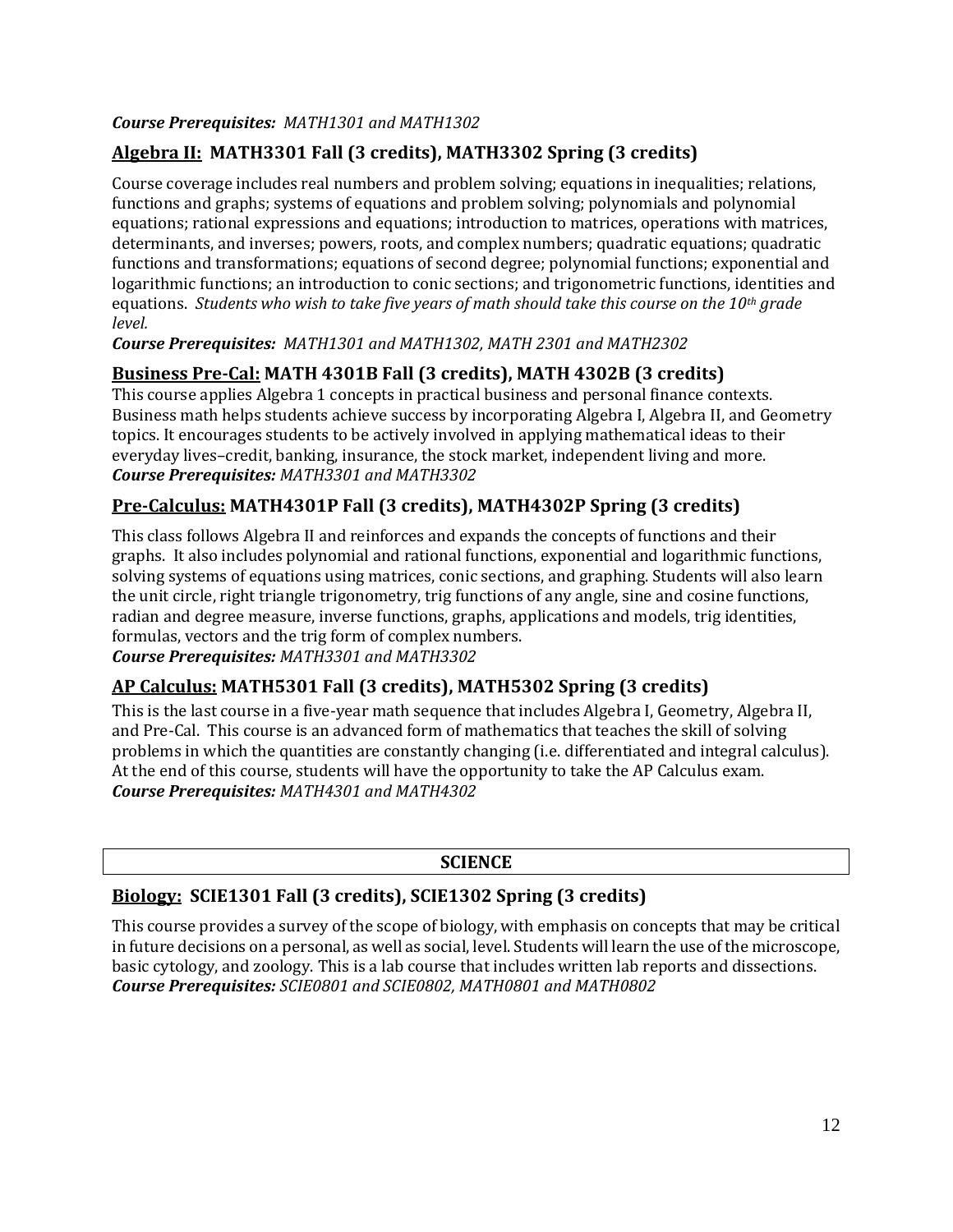## **Chemistry: SCIE2301 Fall (3 credits), SCIE2302 Spring (3 credits)**

Chemistry includes the study of different substances to determine what they are made of, what qualities they have, and how they change when they combine with other substances. This chemistry course will present foundational ideas behind atomic structure, bonding, stoichiometry, nomenclature, kinetic theory, solutions, equilibrium, thermo-chemistry, acid-base chemistry, and electrochemistry. It will also stress chemistry applications and promote the development of organized problem solving, classifying matter, quantifying chemicals, and predicting chemical phenomena. This is a lab course that will require students to learn and apply principles of modern chemistry.

*Course Prerequisites: SCIE1301and SCIE1302, MATH1301 and MATH1302* 

## **Anatomy and Physiology: SCIE4301A Fall (3 credits), SCIE4302A Spring (3 credits)**

Anatomy and Physiology is a course designed for those students who have already taken biology and who wish to develop an understanding of the relationships between the structures and functions of the human body. Students will also learn the mechanisms for maintaining homeostasis within the human body. This course will involve laboratory activities, projects, dissections, and CPR training. Students will learn basic first aid to assist athletic teams during the school year. Students should expect to meet on Monday or Thursday for an extended lab at least once per grading period. Students will be required to attend at least two home football and two home basketball games that will serve as lab components.

*Course Prerequisites: Completion of SCIE 1301 and SCIE 1302*

## **Physics: SCIE3301A Fall (3 credits), SCIE3302A Spring (3 Credits)**

This course is designed to give students a strong conceptual foundation in physics principles including mechanics, properties of matter, sound, light, and electricity. This course will help students make connections between concepts of physics and their everyday life. *This course is not recommended for students who are interested in math or science based majors in college or any degree in upper-tiered 4-year universities.*

*Course Prerequisites: SCIE2301 and SCIE2302, concurrent with MATH 3301 and MATH 3302*

## **Honors Physics I: SCIE4301HP Fall (3 credits), SCIE4302HP Spring (3 credits)**

This math-based course introduces students to fundamental concepts of physics, focusing on classical, or Newtonian, kinematics and mechanics. Students will use vectors to describe and analyze bodies at rest and in motion, as well as the forces acting upon them. Additional topics include periodic motion, waves, optics, electricity, and magnetism. Labs and projects will provide hands-on application of these concepts.

*Course Prerequisites: SCIE2301 and SCIE2302, MATH3301 and MATH3302 and Stem Chair approval*

## **Honors Physics II: SCIE5301HP Fall (3 credits), SCIE5302HP Spring (3 credits)**

This course is the study of the physical world including matter and energy and their interactions. Topics covered in Physics will be explored in greater depth. Additional topics will include general and specific relativity, quantum theory, and the dual nature of light. Laboratory investigations will emphasize the development of process skills. *Lab course – students are required to meet on Tuesday or Thursday, once per grading period for extended lab period. Students will receive a schedule for these labs.*

*Course Prerequisites: MATH 3301 and MATH3302, SCIE 4301HP and SCIE4302HP*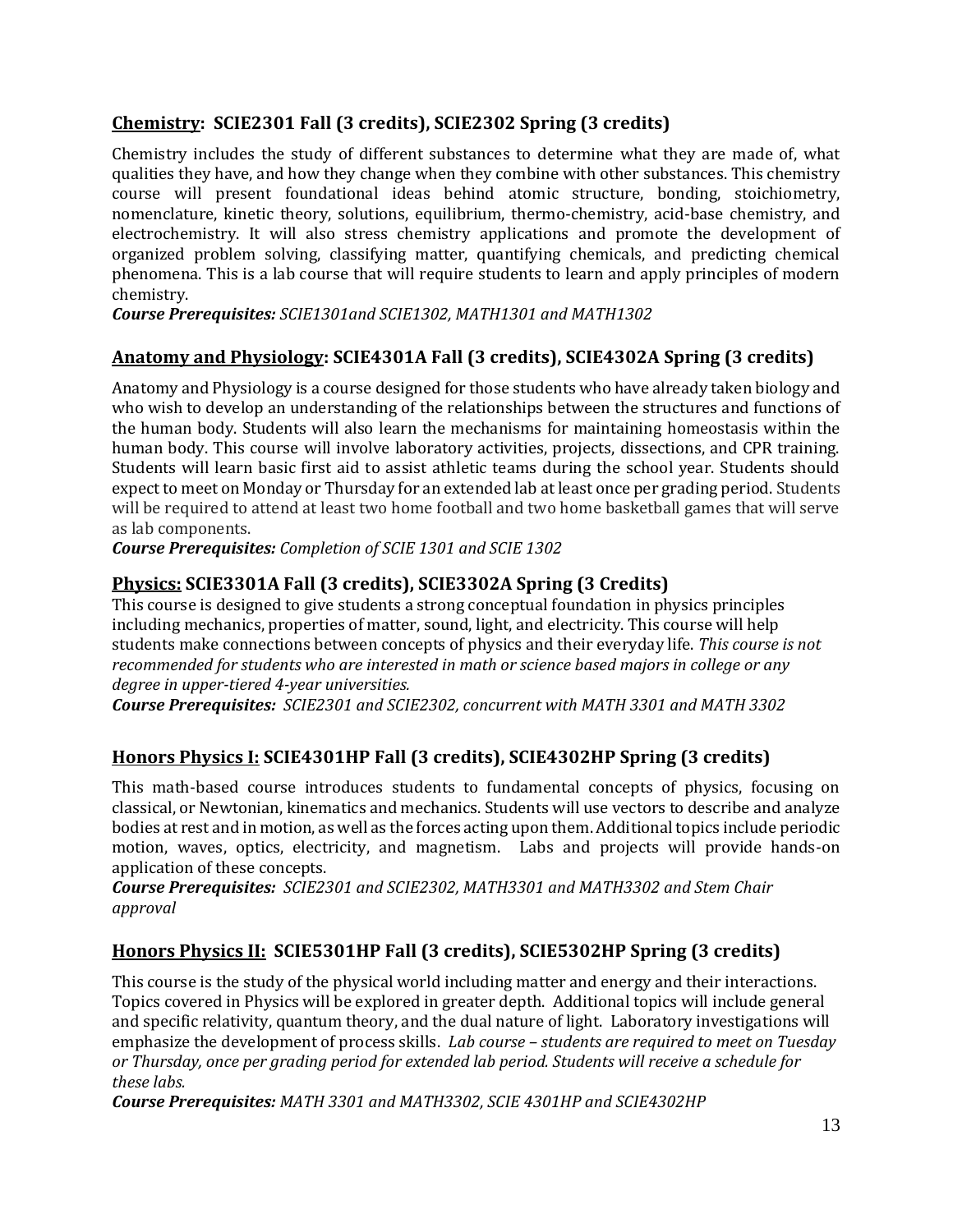## **Honors Biology: SCIE5301B Fall (3 credits), SCIE5302B Spring (3 credits)**

Advanced Biology is a rigorous course which investigates biological principles in more depth and breadth than the first year course. Inquiry is paramount, both in the laboratory and in classroom discussions. Experiments focus on both qualitative and quantitative aspects of organisms, cells, genetics, and metabolic processes. Connections are made throughout the course to the individual lives of the students by incorporating current events into our discussions. *Lab course – students are required to meet on Monday or Thursday, once per grading period for a mandatory extended lab period. Students will receive a schedule for these labs.*

*Course Prerequisites: SCIE 2301 and SCIE2302*

## **SOCIAL STUDIES**

#### **World History and Geography I: SOST1301H Fall (3 credits), SOST1302H Spring (3 credits) – 9th Grade**

Integrating the subjects of history and geography provides for a more complete picture and a deeper understanding of historical events and people than if each were taught separately. Freshmen and sophomores have a two-year study of world history that incorporates knowledge of the physical characteristics of the place where an event took place. For example, students will work from maps (e.g. landforms, political boundaries) that bring the geographic perspective to bear on history. Freshmen begin the two-year curriculum, with World History from creation to the reformation in the first year.

## **World History and Geography II**

## **SOST 2301 Fall (3 credits), SOST 2302 Spring (3 credits) – 10th Grade**

Integrating the subjects of history and geography provides for a more complete picture and a deeper understanding of historical events and people than if each were taught separately. Freshmen and sophomores have a two-year study of world history that incorporates knowledge of the physical characteristics of the place where an event took place. For example, students will work from maps (e.g. landforms, political boundaries) that bring the geographic perspective to bear on history. Sophomores continue in the second year beginning with the Renaissance, concluding with the Cold War and late 20<sup>th</sup> century.

## **U.S. History: SOST3301 Fall (3 credits), SOST3302 Spring (3 credits)**

This course is a study of the history and geography of the United States and will provide students with a survey of important issues and events impacting the United States, beginning with the Revolutionary War and continuing through modern times. The student will have the opportunity to investigate these events from the standpoint of a Biblical worldview and appreciate the courage and sacrifice of past generations that provided the freedoms we enjoy today.

## **Dual Credit U.S. History: SOST3301DC Fall (3 credits), SOST3302DC Spring (3 credits)**

This course is a survey of the social, political, economic, cultural, and intellectual history of the United States from the pre-Columbian era to the Civil War/Reconstruction era to the present. The class includes the study of pre-Columbian, colonial, revolutionary, early national, slavery and sectionalism, the Civil War/Reconstruction eras, industrialization, immigration, world wars, the Great Depression, Cold War and the post-Cold War eras. Themes that may be addressed in the class include: American settlement and diversity, American culture, religion, civil and human rights,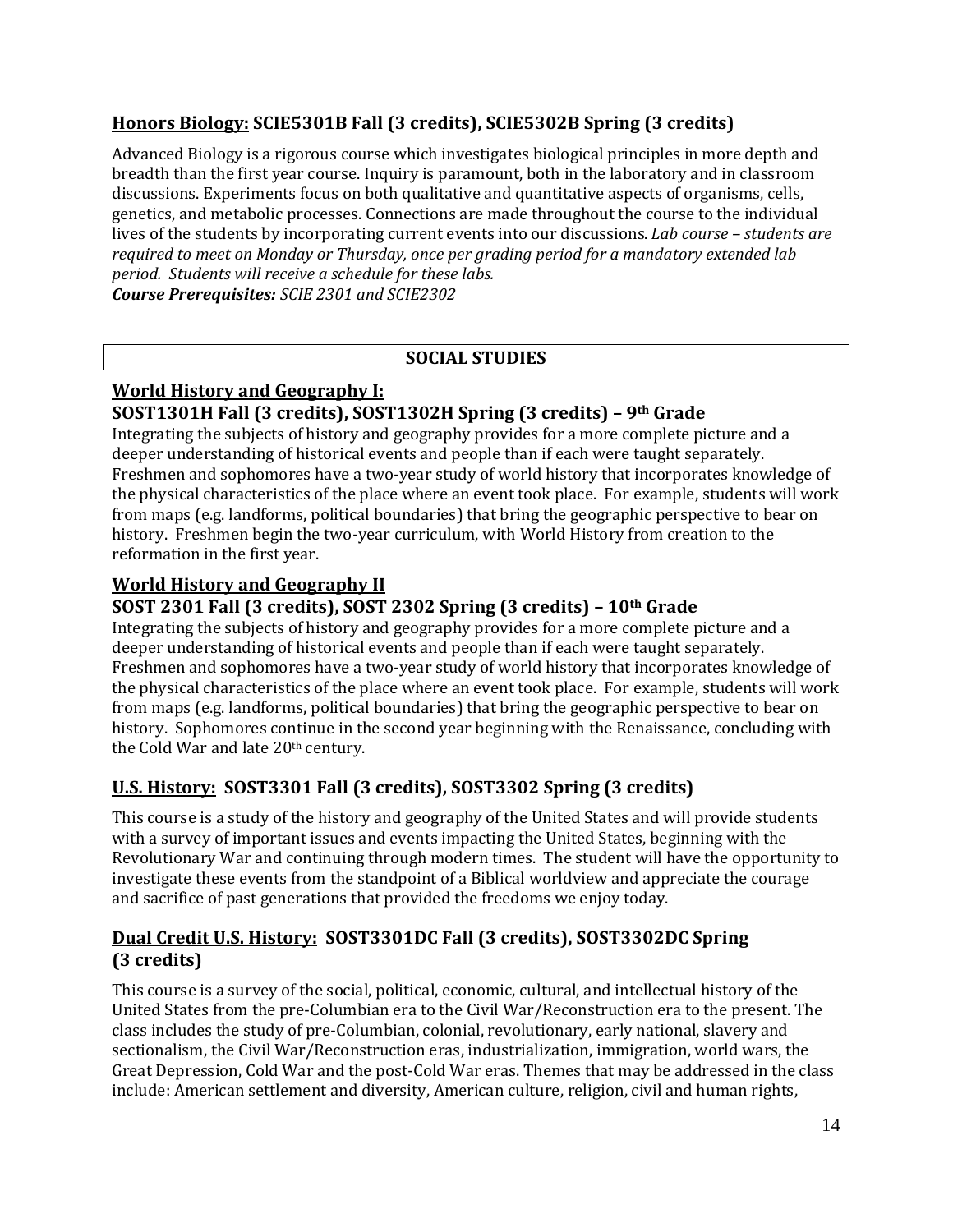technological change, economic change, immigration and migration, urbanization, study of U.S. foreign policy, and the creation and expansion of federal government. *Course Prerequisite: Humanities Chair approval and CTC acceptance and enrollment by August 1*

## **Federal Government: SOST4301 Fall (3 credits)**

This course will break down the principles and mechanics of a constitutional republic into information students can understand. It will begin with an in-depth and Biblical look at the Constitution and the government it established, as well as the rights and privileges it guarantees the American people. After studying the Constitution and the national government, students will learn about federalism and government at the state and local levels, political parties, elections, pressure groups, citizenship, and the opportunities and responsibilities of American citizens to get involved in their unique political system.

*Course Prerequisites: 11th or 12th grade classification required*

## **Economics: SOST4302 Spring (3 credits)**

This course will emphasize free enterprise capitalism in a free market economy. The Biblical views of work, wealth, and stewardship will help students to understand the proper economic roles of individual producers and consumers as well as that of the government. Essential concepts such as competition in the marketplace and private ownership of capital are discussed as well as basic economic principles affecting businesses, financial markets, and government. *Course Prerequisites: 11th or 12th grade classification required*

## **BIBLE (9th-12th Grades)**

As a Christian School, the Bible is the cornerstone of a lifetime of faith in God and His son Jesus Christ. As a discipleship school, it is vitally important that students know the "sword of the Spirit" so that they may walk this life of faith. As such, Bible is credit-bearing in the high school years and a requirement for graduation, with a semester of credit in Bible necessary for every semester a student is enrolled in High School at Faith Academy.

**th Grade Bible: BIBL1301 Fall (3 credits), BIBL1302 Spring (3 credits) th Grade Bible: BIBL2301 Fall (3 credits), BIBL2302 Spring (3 credits) th Grade Bible: BIBL3301 Fall (3 credits), BIBL3302 Spring (3 credits) th Grade Bible: BIBL4301 Fall (3 credits), BIBL4302 Spring (3 credits)**

#### **FOREIGN LANGUAGE**

## **Spanish I: SPAN1301 Fall (3 credits), SPAN1302 Spring (3 credits)**

In a primarily Hispanic state, Spanish is becoming more and more vital to our economy and nation. This course provides students with an introductory level of Spanish. A connection between Spanish and the many cultures that speak it is achieved by emphasizing language skills as a means to understand, interact, and witness. Students are introduced to dialogue, Spanish grammar and vocabulary, familiar passages of Scripture, rotating projects, oral presentations, current events, skits, games, native speakers, and role playing. Online tools are integrated into learning and homework. *This class is available for 8th graders and High School students only.*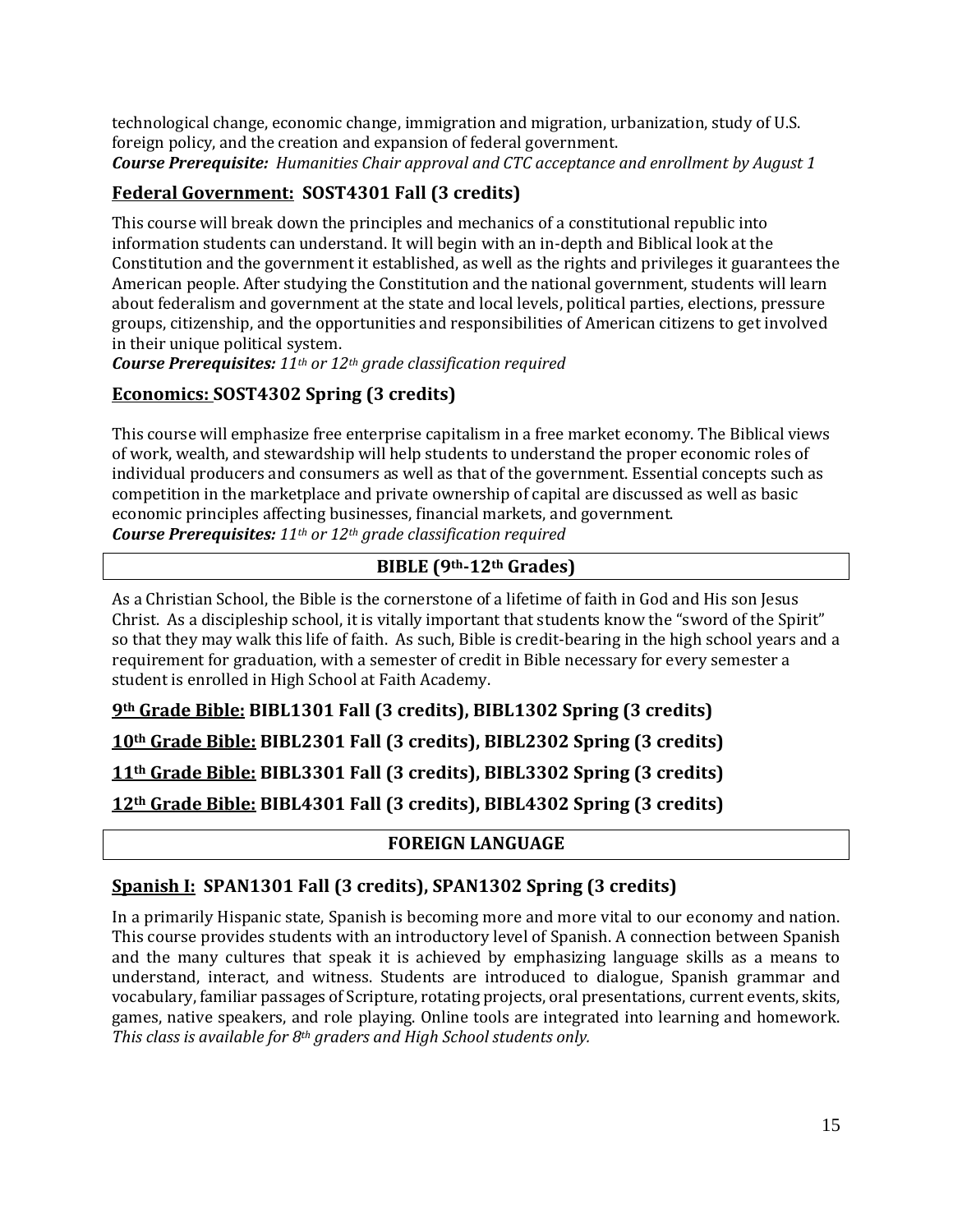## **Spanish II: SPAN2301 Fall (3 credits), SPAN2302 Spring (3 credits)**

This course builds on previous knowledge by reviewing the basics of Spanish I. Spanish II is presented with more intricate grammar, conversation, and idioms. As with Spanish 1, a vital connection between Spanish and the cultures that speak it is achieved by emphasizing language skills as a means to understand, interact, and witness. Cultural understanding and comprehension are honed using an online immersion program. The program exposes students to multiple Spanishspeaking cultures, accents, and socio-economic levels. Bible passages in Spanish are studied, and dialogue skills, multiple verb tenses and theme-based vocabulary are studied. In this course, students will have more sophisticated rotating projects, oral presentations, current events, skits, games, native speakers, role-playing, etc. as part of their program. Online tools are integrated into learning and homework.

*Course Prerequisites: Successful completion of Spanish I or satisfactory performance on placement test and permission of Humanities Chair.*

## **Spanish III: SPAN3301 Fall (3 credits), SPAN3302 Spring (3 credits)**

In Spanish 3, further development of students' mastery of vocabulary, written and oral communication skills, and grammatical structure with a special focus on verb forms. The course features true stories and letters from missionaries in Spanish-speaking countries as well as selections from Spanish literature. Language as well as culture is taught.

*Course Prerequisites: Successful completion of Spanish II or satisfactory performance on placement test and permission of Humanities Chair.*

## **American Sign Language: SIGN1301 Fall (3 credits), SIGN1302 Spring (3 credits)**

This course is the first in a series of courses designed to develop the skills and knowledge needed to communicate in American Sign Language. This introductory level course establishes a novice range of communications skills. This course emphasizes the cultural practices distinct to those that approach the world from a visual perspective. Topics include: historical events that have impacted the language and culture of the deaf community, the distinct cultural practices, and comparison of language features.

## **TECHNOLOGY**

## **Technology I: TECH1301 Fall (3 credits), TECH1302 Spring (3 credits)**

This required course focuses on practical applications in Microsoft Windows. Students will become proficient in Word, Excel, Power Point, and Google Docs, developing useful skills for the classroom and beyond. Students will also learn to code. Using *Scratch,* developed by the MIT Media lab, students apply computational thinking to build algorithms that sequence commands, events, loops, and conditions. They learn how to construct scripts to develop animated scenes, mazes, interactive stories, and games.

*Course Prerequisites: Ability to type 25 WPM Class Size: Limited to 15 per section*

## **Honors Programming I: TECH4301H Fall (3 credits), TECH4302H Spring (3 credits)**

This class is an object-oriented programming course utilizing the Python programming language. Students will master basic programming concepts such as conditionals, loops, arrays, classes and objects. Students will be introduced to advanced programming concepts including libraries, data structures, search and sort algorithms, and recursion.

*Course Prerequisites: TECH1301 and TECH1302 (or with teacher approval) Class Size: Limited to 15 per section (11th and 12th graders only)*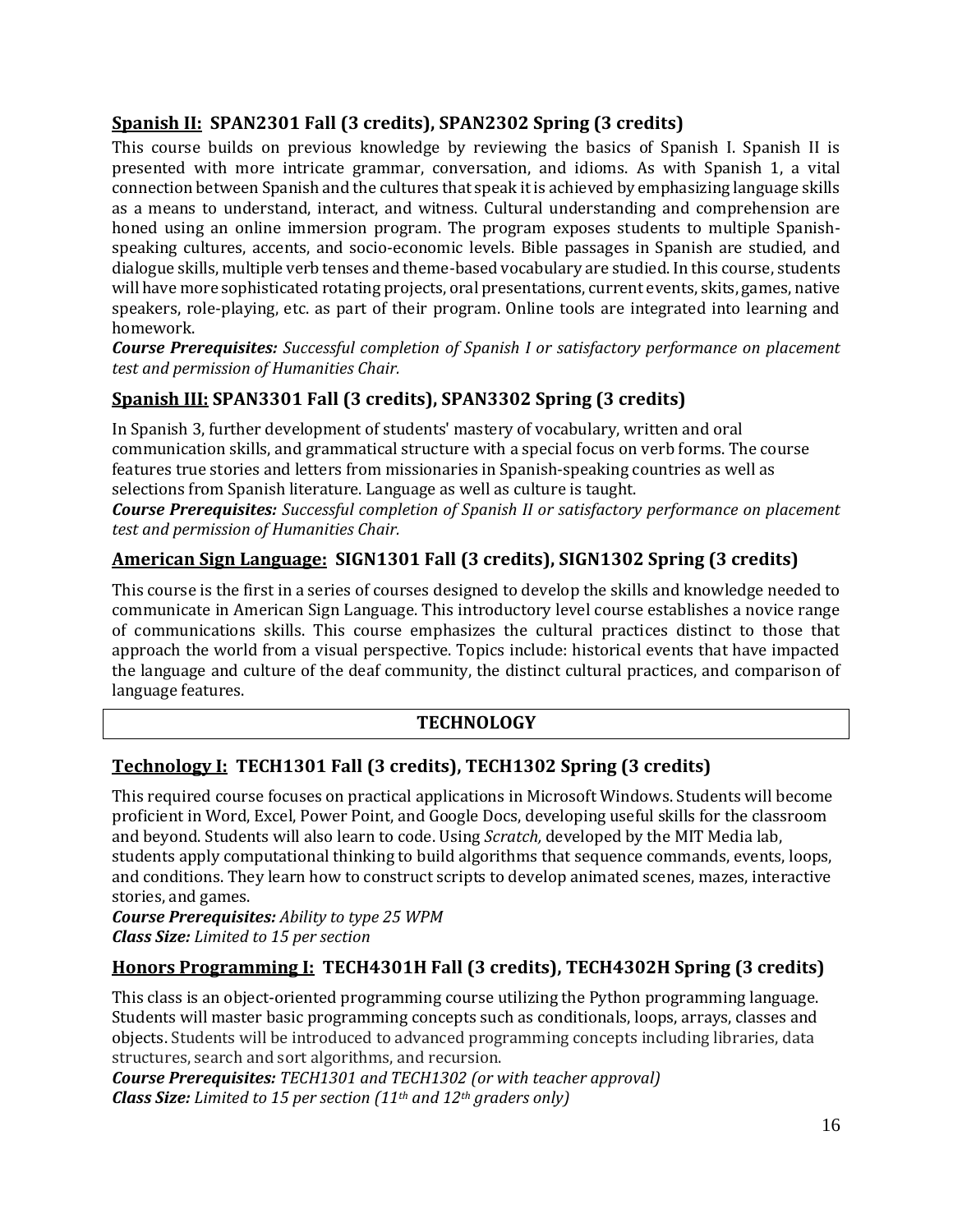## **Multimedia: MLMD4301Fall (3 credits),MLMD4302Spring (3credits)**

#### **This course requires enrollment in both the Fall and Spring semesters.**

This is an instructional course covering a variety of media including graphic design, photo editing, building websites, and video productions. Students will gain technical expertise in capturing quality images, apply image editing techniques to photographs, and develop skills in visual communication and presentation.

*Course Prerequisites: Ability to type 25 WPM Class Size: 12 students per section*

#### **Robotic Technology (Botball): BOTB1301 Fall (3 credits), BOTB1302 Spring (3 credits)**

Students, working in small groups, will design, build, and program a semi-autonomous robot. Students will learn the basics of programming in C, in order to direct the robot in completing a series of simple tasks. Robots are built from Lego® and metal components and are capable of utilizing a variety of electronic digital and analog sensors. Students will also participate in researching the varied current uses and possible future applications of robotics. This course will lead to a competition in the spring. *Students must take both fall and spring semesters.* 

*Course Prerequisites: Ability to type 25 WPM Class size: limited to 12 students*

## **ACADEMIC ELECTIVES**

#### **Personal Finance: PFIN3301 (3 credits)**

This course utilizes the Financial Peace University curriculum, a life-changing program that teaches students how to make the right decisions with their money. The lessons will provide a Biblical foundation for personal finance, including how to save money, live on a budget, communicate about money, eliminate debt, find bargains, and experience the joy of giving.

#### **Speech Communications: SPCH1301 (3 credits)**

Speech Communications is a one-semester course designed to help develop the skills necessary to become an effective communicator. This course exposes students to the communication process. Students will actively participate in a variety of communication experiences including but not limited to, the interview process, informal debate, public speaking (demonstration, narrative, persuasive), extemporaneous and impromptu speeches. *This course is required for graduation.* 

## **Dual Credit Statistics: STAT 4301DC Fall (3 credits)**

This course includes topics such as the collecting, organizing, and displaying of data; measure of central tendency; measures of variation; histograms; probability and probability distributions; binomial distributions; normal distributions; linear regression and their applications. *Course Prerequisites: 11th or 12th grade classification required and CTC acceptance and enrollment by August 1*

#### **Dual Credit Psychology: PSYC3302DC (3 credits)**

This one-semester course is a survey of major topics in psychology. It will introduce the study of behavior and the factors that determine and affect behavior.

*Course prerequisites: 11th or 12th grade classification required and acceptance and enrollment with CTC by August 1*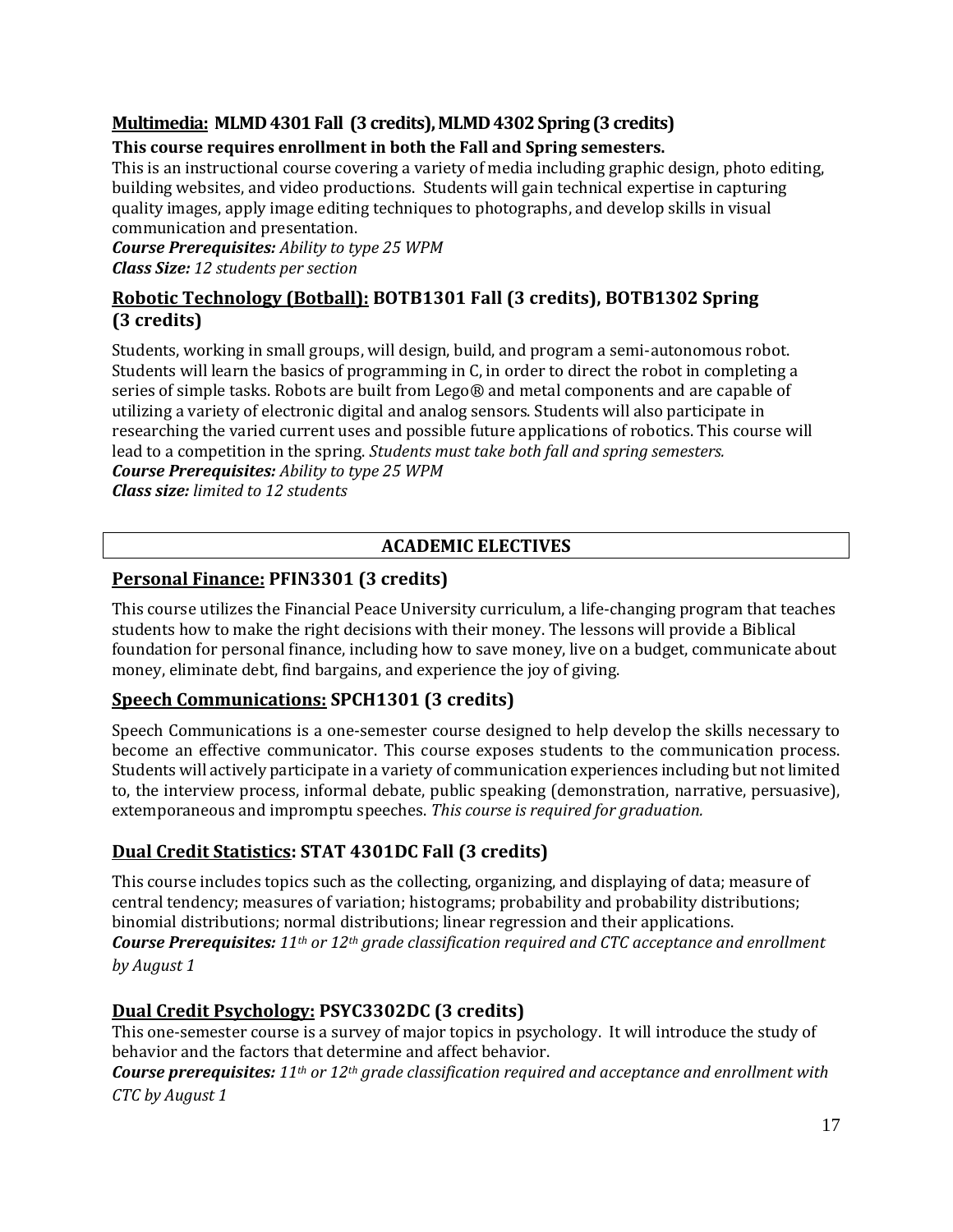#### **FINE ARTS ELECTIVES**

## **Art: ARTS1301 Fall (3 credits), ARTS1302 Spring (3 credits)**

Faith Academy art classes promote a Godly approach to both the practice and the enjoyment of the arts. Courses encourage the development of technical and artistic skills, but also promote a greater understanding of the value of the arts in developing critical thinking skills and an improved ability to employ the communicative power of the arts as a means of reaching out to others. Art instruction at Faith Academy begins with an introduction to drawing fundamentals, perspective, color study, pastels, watercolor, portraits, pen and ink, and block printing. The advanced student will be given further instruction in the areas above, plus life drawing, oil painting, collage and mixed media, linoleum block, and calligraphy. High school students will be given the opportunity to enter superior artwork in either ACSI or TAPPS competitions.

Students will be charged for an art kit in the first two weeks of the school year; see pricing on textbook list. *Students can take an additional year(s) of Art for additional elective credit. Class Size: 12 students per section*

#### **Photography: PHTO2301(3credits) & Advanced Photography: PHTO4302(3 credits)**

This one semester course is designed to show students how digital photography relates to traditional photography, how it can improve traditional picture-making, and how it diverges from traditional photography to open up new avenues for creative growth. The course covers digital imaging, proper exposure and composition of images, image capture and storage, basic and more advanced editing, digital printing and electronic publishing, and more. Students must provide their own digital camera.

In Advanced Photography, students continue to develop the skills introduced in Photography and move to advanced skills in lighting, artistic composition and photo editing.

#### *Prerequisite: PHOTO2301*

*Course Prerequisites: TECH 1301 and TECH 1302 Class Size: 12 students per section*

#### **STUDY HALLS**

These are non-credit classes that enable the student to complete home assignments from other courses and remain on campus during a break in the class schedule (students must be in class or study hall during school hours). The study hall is a "library" environment where students are expected to remain quiet throughout the period, independently working on school assignments or reading. Study halls will be created based on the number of students requesting throughout the school day.